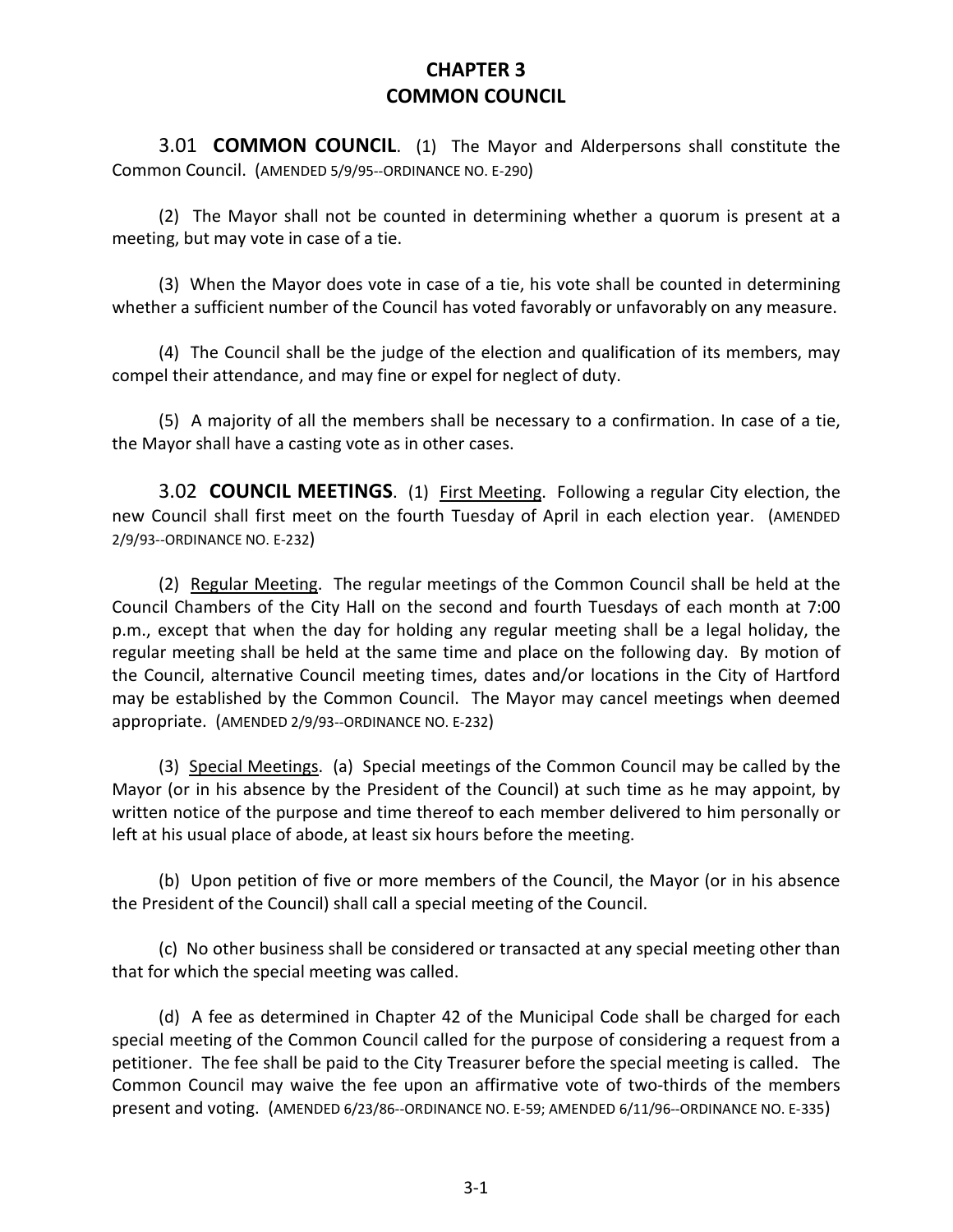(4) Adjournment. Any regular or special meeting may be adjourned by a majority of the members present, but no adjournments shall be made to a time later than the next regular meeting.

(5) Meetings Shall be Public. All meetings of the Council shall be recorded by the City Clerk or under his authorization in record books kept for that purpose. (AMENDED 1/27/86-- ORDINANCE NO. E-38)

(6) Call to Order. The Mayor or President of the Council (as the case may be) shall promptly call each meeting of the Council to order at the hour fixed for the holding of such meeting. In case of the absence of the Mayor and President, the Chairman of the Finance Committee or the Chairman of the Public Works Committee (in that order) shall call the meeting to order. (AMENDED 1/27/86--ORDINANCE NO. E-38)

(7) Quorum. Two-thirds of the members of the Council shall constitute a quorum for transaction of business; but a lesser number can have the power to compel the attendance of absent members and adjourn.

(8) Any Common Council member may appear remotely by audio and/or video conferencing devices when unable to be physically present at a meeting. Any member of a committee or commission may appear remotely by audio and/or video conferencing devices, provided such appearance is supported at the time and location of the meeting. Such request shall be made at least two days prior to the meeting, except in an emergency. Provided that the remote appearance is able to be heard and viewed by the general public in attendance at the meeting and on any live broadcast, the member appearing remotely may participate fully in the meeting and shall be counted in determining if a quorum is present. In the event that the remote appearance is not able to be heard and viewed by the general public at the meeting or on any live broadcast, the member may participate in the meeting, but shall not be entitled to vote and shall not be counted in determining quorum.

No member appearing remotely shall preside over a meeting. In the event of the Mayor appearing remotely, the Council President shall preside over the meeting, except that the Mayor may continue to participate fully and shall exercise tie breaking authority.

It is the intent of this ordinance to allow for remote appearances due to extraordinary circumstances including occasional vacations, employment obligations, or illness. All members of the Common Council or other committee or commission shall strive to appear at meetings in person whenever reasonably possible. (AMENDED 5/11/21—ORDINANCE NO. 1434)

(9) Disturbance; How Suppressed. (a) Whenever any disturbance or disorderly conduct shall occur in the Council Chambers or rooms or halls adjacent thereto, the Mayor or other presiding officer of the Council shall have power and authority to cause the same to be cleared of all persons except members and officers of the Council. If necessary, assistance shall be requested from the Police Department.

(b) The Council may punish by fine members or other persons present for disorderly behavior.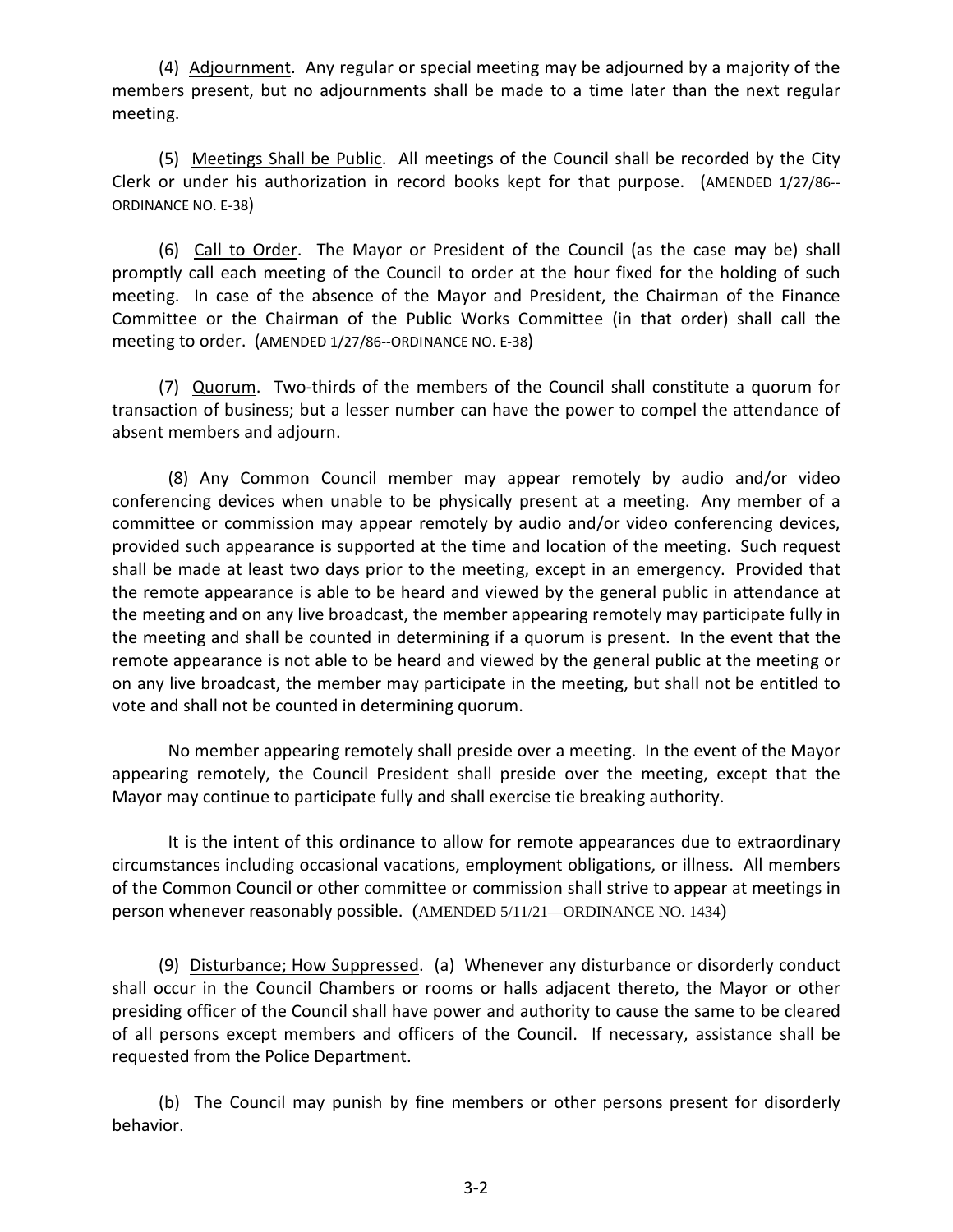3.03 **DUTIES OF PRESIDING OFFICER**. It shall be the general duty of the Mayor, President of the Council, or the presiding member of it:

(a) To announce, at the conclusion of the roll call, the fact of the presence of a quorum, or not, as the case may be.

(b) To announce the business before the Council in the order in which it is to be acted upon.

(c) To receive and submit, in proper manner, all motions and propositions presented by members.

(d) To put to vote the questions which are regularly moved or which necessarily arise in the course of the proceedings, and to announce the result.

(e) To restrain the members while engaged in debate within the rules of order.

(f) To enforce on all occasions the observance of order and decorum among the members.

(g) To inform the Council, when necessary, or when referred to for that purpose, on any point of order or practice.

(h) To authenticate, by his signature, when necessary, all ordinances, resolutions, orders and proceedings of the meetings of the Council over which he presides.

(i) To name the members who are to serve on committees when directed to do so in a particular case, or when it is a part of his general duty by these rules, or on any other occasion when it becomes necessary to do so.

(j) The Mayor or other presiding officer of the Council shall preserve order and decorum; may speak to points of order in preference to others; and shall decide questions of order, subject to an appeal by any members. (AMENDED 1/27/86--ORDINANCE NO. E-38)

(k) The Mayor or other presiding officer of the Council may call a member to the chair, but such substitution shall not extend beyond an adjournment.

(l) In the absence of the Mayor and President of the Council one of its members shall be elected or preside temporarily until the return of the Mayor or President.

(m) The Mayor shall not vote on the call of ayes and nays except in the case of a tie vote among the Alderpersons, when he shall cast the deciding vote. (AMENDED 5/9/95--ORDINANCE NO. E-290)

(n) The Mayor shall have the authority to exercise the general veto powers and the veto powers in regard to the budget as are prescribed in Sections 62.09 (8)(c) and 65.05 (6) of the Wisconsin Statutes.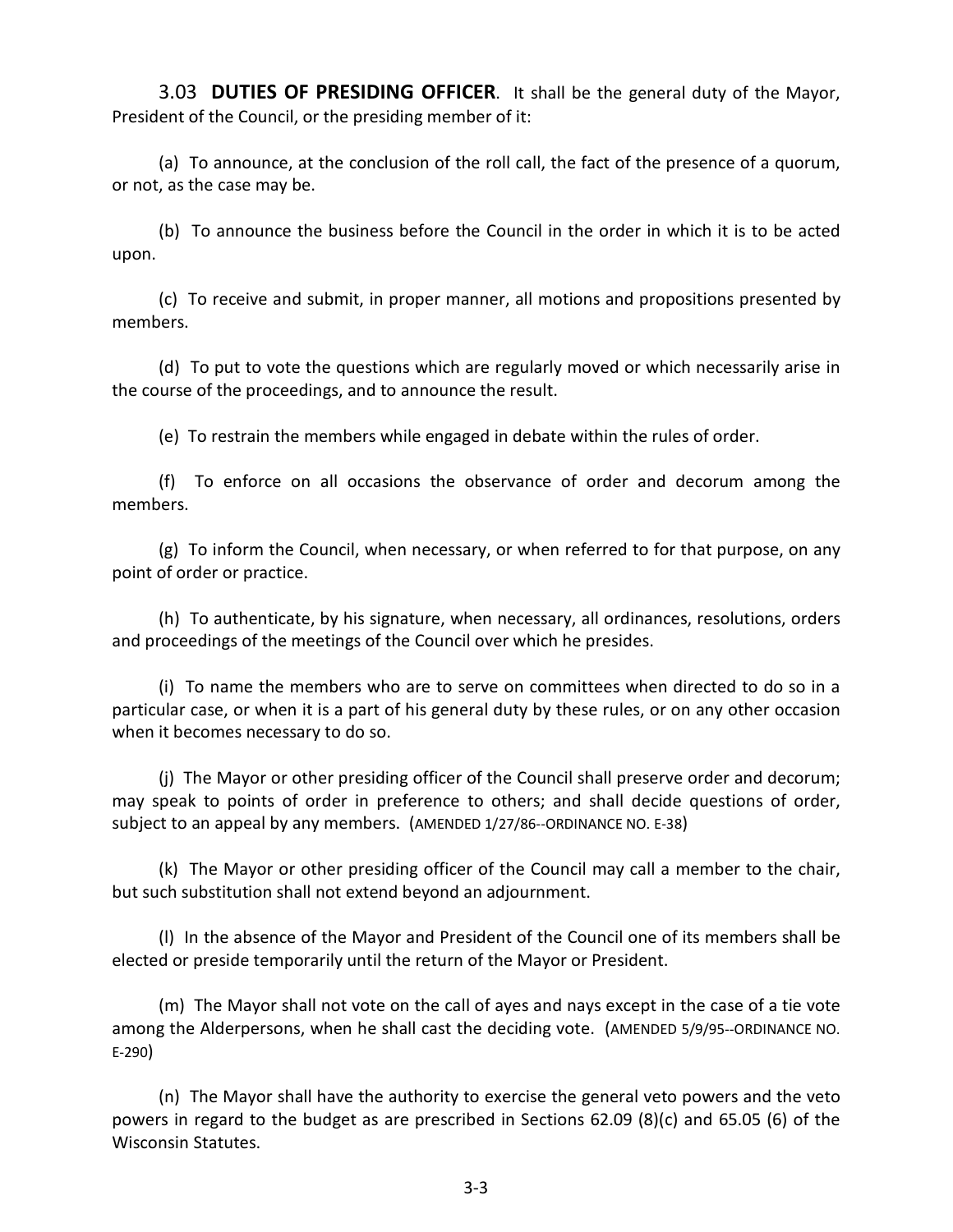3.04 **DUTIES OF THE CLERK**. (1) Keeping Journal. The City Clerk shall attend the meetings of the Council and keep a full record of its proceedings. He shall superintend the recording of the journal of the proceedings of each meeting of the Common Council which shall be verified by the signature of the Mayor or other presiding officer of the Council, and attested by the signature of the City Clerk. He shall also record at length in the journal all reports of committees, officers, and commissioners, and such ordinances, resolutions and memorials as shall be passed and adopted by the Council, and such other matters as he may be directed by the Council to record at length in the journal.

(2) Correction of Clerical Errors. The City Clerk shall correct all minor clerical errors in any ordinance, memorial or resolution such as errors in orthograph or grammar.

(3) Other Duties. The City Clerk shall perform such other duties as prescribed by state statutes and by order of the Common Council. He shall be responsible for all the official acts of his assistants.

(4) Deputy City Clerk. In the absence of the City Clerk, the Deputy City Clerk or other staff person so designated by the Council shall perform the duties of the Clerk.

3.05 **ORDER OF BUSINESS**. The order of business of Council meetings, unless temporarily suspended by unanimous vote, shall be determined from time to time by the Common Council. (AMENDED 1/27/86--ORDINANCE NO. E-38)

3.06 **STANDING COMMITTEES**. (1) Standing Committees. The following standing committees of the Common Council consisting of less than half of the alderpersons, with one of their members designated as chairman, shall be appointed by the Mayor, subject to confirmation by the Council, on the first Common Council meeting on or after the third Tuesday of April after each municipal election or as soon thereafter as may be, viz: (AMENDED 5/9/95-- ORDINANCE NO. E-290)

FINANCE AND PERSONNEL COMMITTEE--(Finance, Personnel, Licenses, Insurance, Policy, Ordinances, or other issues not specifically consistent with the subject area of another committee)

PUBLIC UTILITIES COMMITTEE--(Light, Water, Sewerage)

PUBLIC WORKS COMMITTEE--(Streets, Alleys, Parks, Cemeteries, Buildings, Airport)

(2) Special Committees. Special committees may be established on motion or by resolution, designating the number of members and committee objectives, and unless otherwise ordered, be appointed by the Mayor.

(3) Absenteeism. Committee, Board and Commission members shall be terminated upon missing three consecutive unexcused meetings, or five unexcused meetings in a twelve consecutive month period. A member may be excused from a meeting only by the respective Committee, Board, or Commission. The Clerk shall send a notice when one additional absence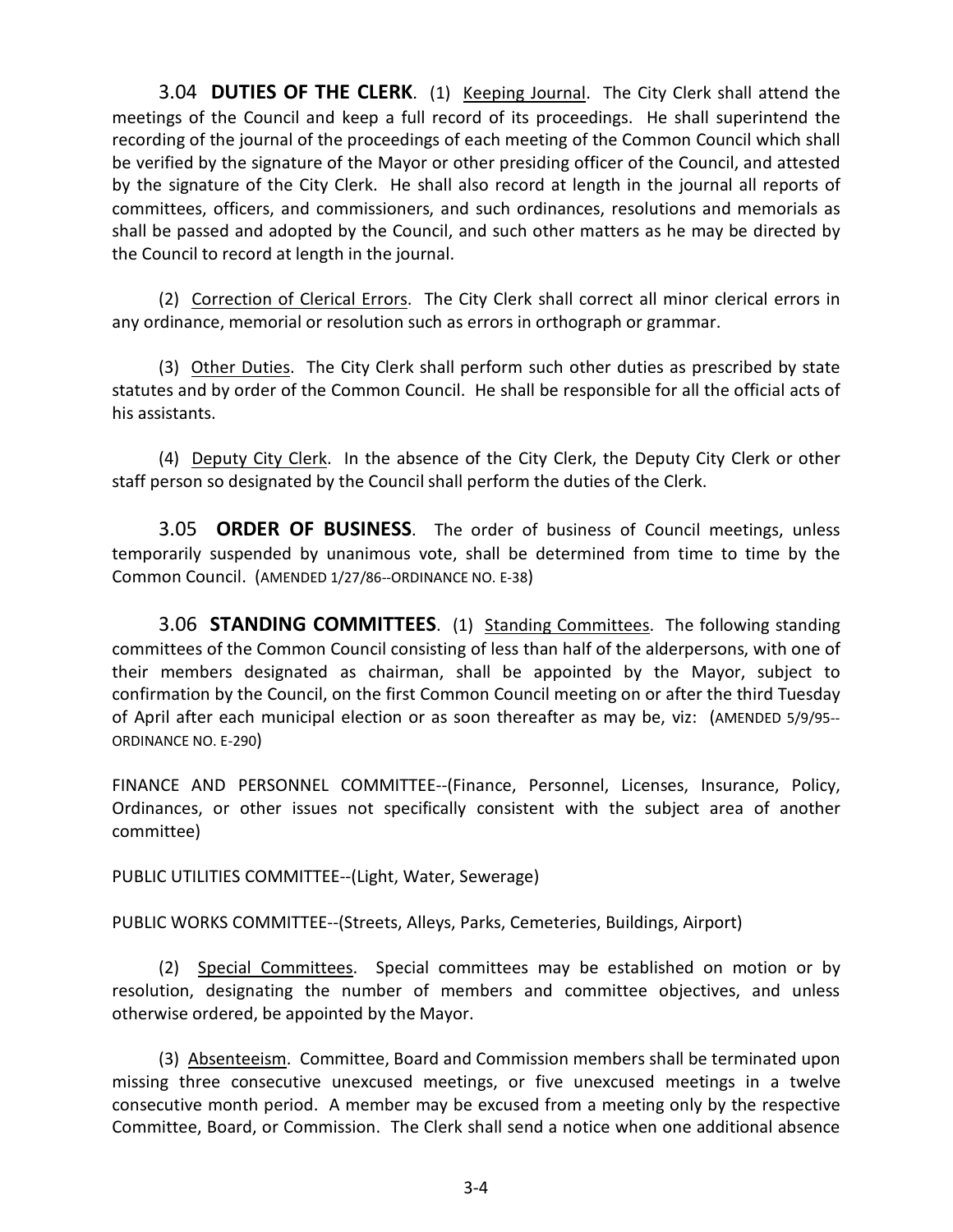shall result in termination, and shall notify appointees of this section when they complete the oath-of-office. (AMENDED 4/28/86--ORDINANCE NO. E-53)

(4) Meeting Days and Times. In order to encourage elected official and citizen input in the affairs of the City, the Mayor, subject to Council confirmation, shall designate the regular monthly meeting day(s) of all boards, commissions, and committees to which the Mayor shall have appointive authority. The day(s), and starting hours of meetings held the same day, shall be scheduled so no two bodies meet simultaneously, as much as is practical. Except as authorized by the Mayor, or where impractical, all meetings shall be held in facilities which permit televising, and all business not scheduled in closed session televised. Mayoral designations of the meeting day(s) of standing committees shall take effect immediately, but for all other bodies shall take effect in one year. Bodies may alter the mayorally designated regular meeting day(s) for a given meeting upon occasion for cause, or may cancel a meeting if a quorum cannot be obtained or if there is a lack of business. Special meetings may be called by the chairperson or a majority of the members of a body. (AMENDED 8/24/93-- ORDINANCE NO. E-245)

3.07 **RULES OF PROCEDURE OF THE COMMON COUNCIL**. (1) Introduction of Business. All items to be presented to the Council shall be placed on an agenda prepared by the City Administrator with input from the entire Common Council prior to the Council meeting and shall provide as much supportive material necessary to understand the matter to be considered. (AMENDED 5/24/2016—ORDINANCE NO. 1353)

All agendas of the Common Council, Council Committees, Boards and Commissions shall have an agenda item for "public comment" in order to allow members of the public to address the body about any matter under their jurisdiction, whether it appears on the agenda or not. The purpose of this agenda item shall be to hear the concerns raised by the public only and shall not permit discussion of the body or action on any item. (SECTION (1) AMENDED 11/22/11-ORDINANCE NO. 1275)

(2) Reference and Reading of Ordinances. All general ordinances may be referred to an appropriate committee for review and recommendation prior to Council action.

(3) Vote. The ayes and noes may be required by any member. On confirmation and on the adoption of any measure assessing or levying taxes, appropriating or disbursing money, or creating any liability or charge against the City or any fund thereof, the vote shall be by ayes and noes. All aye and nay votes shall be recorded in the journal.

(4) Veto by Mayor. All acts subject to the veto power of the Mayor shall be submitted to him by the Clerk and shall be in force upon his approval evidenced by his signature, or upon his failing to approve or disapprove within 5 days, which fact shall be certified thereon by the Clerk. If the Mayor disapproves, he shall file his objections with the Clerk, who shall present them to the Council at its next meeting. Two- thirds vote of all members of the Council shall then make the act effective notwithstanding the objections of the Mayor.

(5) Suspension of Rules. Any procedural rules may be suspended by a two-thirds vote of the Alderpersons present. (AMENDED 5/9/95-- ORDINANCE NO. E-290)